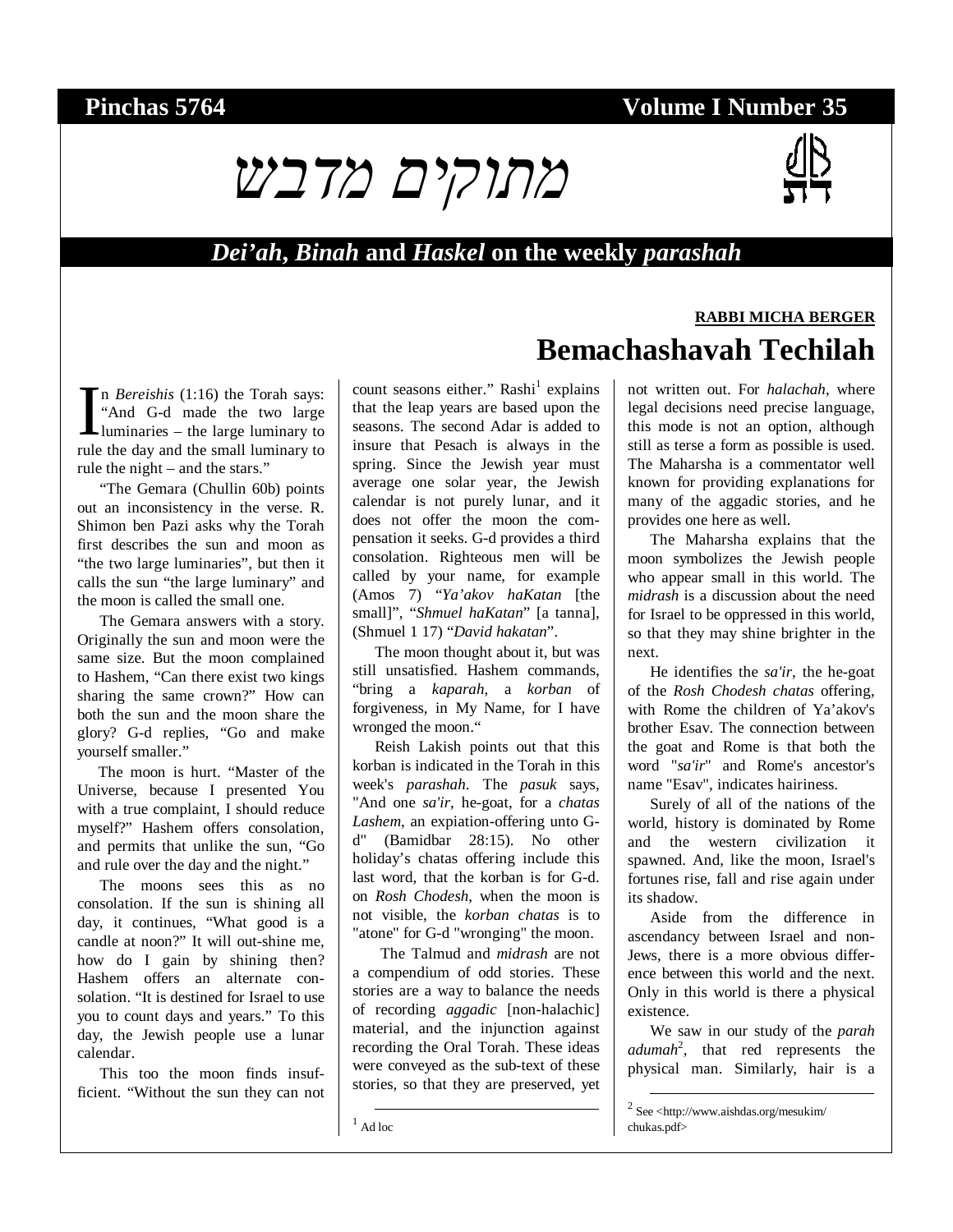symbol of vanity. *Tum'ah*, the adulteration of the mind by physical urges, is iconified by the red heifer and the elimination of *tum'ah* by its burning.

Hair is also a symbol of physicality. It serves no purpose but esthetic. This is why a married woman covers her hair and a nazir, who takes a vow of asceticism, lets it grow wild.

Esav is called by two names. As we noted already, "Esav" is a reference to his hairiness at birth. His other name "Edom" – which is also the Hebrew name for Rome – means red. The Torah holds up Esav before us as the archetype of man controlled by physical urges, and names him by two symbols of those urges.

We are introduced to Esav when, as a young man, he feels enslaved to a need for some red lentil soup. (Bereishis 25:30-34) Even Rome's religion was a pantheon of G-ds representing the forces around him, of love and war, chaos and fate, etc... and show Edom's view of being a physical creature.

Esav's brother, Ya'akov-Israel, will shine in the next world. Why then are we placed in this world, in an inferior position? So that we can plant a seed, an idea, that man need not be a victim of fate, a passive subject of the physical forces. Taharah is possible, the mind can use the physical world to achieve its own ends.<sup>3</sup>

This is the distinction described by

he story of Pinchas<sup>1</sup> represents a new dimension in the Sinai desert experi-The story of Pinchas<sup>1</sup> represents a new dimension<br>in the Sinai desert experi-<br>ence of the Jewish People. In response to the adverse events that

1 Bamidbar 25:1-15.

their father, Yitzchak. "*Hakol kol Ya'akov*, the voice is the voice of Ya'akov; *vehayadayim yedei Esav*, but the hands are the hands of Esav"<sup>4</sup>

The sun-moon relationship between Israel and the West is described again by Yitzchak, when he blesses Esav.

*So Yitzchak his father answered, and said to him, "Behold, the fat of the land is your dwelling, and the dew from the sky above. By your sword shall you live, but your brother you must serve. However, when you feel wronged, you will cast off his yoke."*  (Bereishis 27:39-40)

Again, we see Esav described as a creature of the earth who lives by physical might. He is subservient to Ya'akov, but only up to a point. Esav has the power to remove the yoke, and take his turn at leading.

This can help us understand the meaning of the Gemara, and the words of the Maharsha. Not only is the Maharsha talking on the political level, but also inside each man. Edom only has ascendancy now because what it represents, that might makes right, that man is merely a physical animal, has ascendancy within the mind of the common man.

The moon's complaint about two rulers sharing the same crown is an observation about human nature. Man

surrounded him, Pinchas acts. A review of the various negative episodes that marked the desert years will indicate that this is somewhat unique. The people complained. The people called to Moshe to do something. The people even specifically called upon Moshe

### **2** *Mesukim Midevash*

is incapable of having two primary goals. Each person most choose between *tum'ah* and becoming a slave to his body or taharah and purposeful existence.

G-d diminishes the moon. This seems like a mistake. Is the proper response to this problem to give the Israel principle the lower hand, to place man in a universe where the physical seems to reign supreme? To which G-d replies that even in the midst of the physical world, the higher man is what truly reigns - it shines both in the day and in the night.

But, the moon continues, the higher man's say in this world is like "a candle at noontime." It is so hard to perceive that voice within ourselves. Externally, the political arena is dominated by the misled, who oppress us. To which G-d replies that it is only through the modesty of a Ya'akov, David, or Shmuel, that true greatness comes. Only then, by not pursuing physical power, do you hear the real strength in being more than animal. It is only in the crucible of oppression can Israel become great.

When Hashem asks us in this week's *parashah* to sacrifice a *korban chatas* for Him, it is not an admission of a mistake, for G-d does not make mistakes. G-d put us in the physical world, where we need to work toward hearing that voice for a purpose. The monthly *chatas* is for Him because he put us in the world, but it is an atonement for those times when we refuse to put in that effort, when we refuse to listen to the "the voice of Ya'akov".

# **RABBI BENJAMIN HECHT Bakeish Shalom**

to pray for them. $2$  But the people did not act; they did not even pray for their own well-being. Pinchas is the first to take matters into his own hands. He responds to the situation

 <sup>3</sup> There is also need to discuss the third, spiritual part of man, which is also passive, and is there to offer a meaningful goal for man to strive for. But that is outside the scope of this discussion.

 <sup>4</sup> Ibid. 27:22. This is actually taken out of context Yitzchak was describing his perplexity trying to identify Ya'akov who was disguised to feel like his brother. There is ample precedent to indicate that this second meaning is also intended by the verse.

 <sup>2</sup> See, for example, Bamidbar 21:7.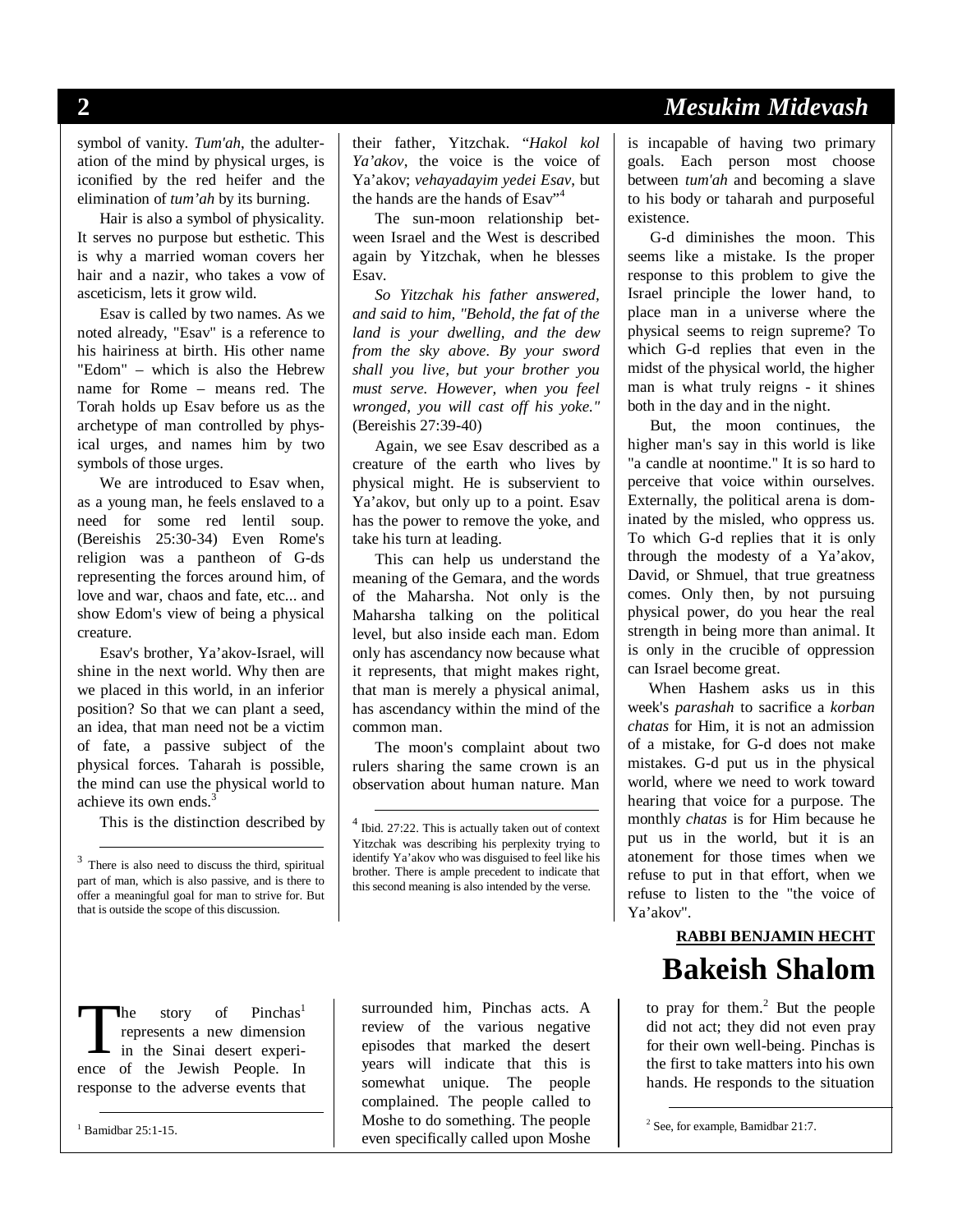### *Mesukim Midevash* **3**

and acts. Effectively, he is the first to assume responsibility.

One could challenge that Pinchas is, in fact, not the first to act. In response to G-d's punishment of the nation in the fallout of the report of the spies, there were members of the nation that wished to go up to Israel.<sup>3</sup> Effectively, did this group not accept responsibility and act in response to an adverse situation? In a certain way, one could say the rebellion of Korach was predicated on similar grounds; the supporters of Korach were effectively acting in response to what they perceived to be a negative situation. Obviously there is a major distinction between these cases and the case of Pinchas. In the former, the actions were clearly against the express directions of G-d. In Pinchas' case, he was acting in accord with the Torah law. As such, we should really describe Pinchas' action as the first case, in the desert, of an active human response that is Divinely sanctioned and even praised. It is the first case in the desert of the correct assumption of human responsibility.

 In fact, the story of the group that wished to enter Israel without Divine sanction and the story of Korach highlight the very fact that the role of human responsibility is a most significant factor in understanding the events of the Sinai desert. In his immediate response to the report of the spies, Caleb declares that the nation can, despite the reports, master the situation.<sup>4</sup> It is only subsequently, in Bamidbar 14:6-9, that Yehoshua joins Caleb in praising the land and declaring that G-d will certainly bring them into the land. Caleb's first charge is to the nation: it must recognize that it can conquer the land. The nation had to have confidence, a confidence that would lead to respon-

 3 Bamidbar 14:40-45. 4 Bamidbar 13:30.

sibility that would lead to action. From the spies permeated a lack of confidence; this was a fatal flaw. The people who wanted to go to Israel wished to show that they had learned their lesson. They will have confidence. The will accept responsibility. They will act. G-d's response was that this confidence, acceptance of responsibility and, thus action, was incorrect. This was the nation's dilemma. When is an acceptance of human responsibility correct and when is it not? The nation thus fluctuated in their responses as they attempted to deal with this dilemma. We thus see Korach and his followers, expressing a belief in the power of each individual within the nation, declaring with extreme assertiveness that they wish to act. We thus also see a nation who feels so powerless that they can't even pray to G-d for assistance; they need to ask the intervention of Moshe. How to have a correct sense of power and responsibility? This was the nation's dilemma in the desert in preparation for entry into Israel. And the answer finally came in the action of Pinchas.

The act of Pinchas was an act of a *kanai*, a zealot. Sanhedrin 82a informs us that, in circumstances similar to those found by Pinchas, if an individual asks for permission from the court to respond as Pinchas did, the person is directed not to act as such. The response must come from within the individual; the *kanai* must be driven to respond.<sup>5</sup> The allowance in *Halachah*, in specific cases,<sup>6</sup> for one to effectively take the law into one's own hands is, in fact, greatly

limited.<sup>7</sup> There is reason for concern when a power to punish is transferred into the hands of an individual. Can we be sure that the motivation is correct? On a grander scale, do we truly wish someone driven by an instinctual drive and emotional energy to have such power and authority? There is, in fact, some controversy on whether, even though the *kanai* is permitted to act, the action of the *kanai* is really proper.<sup>8</sup> Nonetheless, in the case of Pinchas, there is ultimate praise for his action as G-d declares a special bond between Himself and Pinchas. On some level, Pinchas is a model for future generations.

 It is an understatement to say that the Torah lifestyle demands intellectual contemplation. Allegiance to *Halachah*, by definition, challenges a sole reliance on instinct and demands thoughtful consideration before acting. Paradoxically, in the cases where the *kanai* is permitted to act on instinct, such thoughtful considerations actually render the act prohibited. The motivation to act must come from within, not from the external demand of the *Halachic* system. Such was the case of Pinchas. While *Halachah* permits one to act, it does not demand one to act. Only a feeling from within, the feeling of the zealot, can move someone to act in these circumstances. There must be personal affront and outrage. Pinchas cared. He cared that the Jewish people were threatened by a plague. He cared that G-d's Name was being profaned amongst the people. He thus assumed respon-

 <sup>5</sup> See, further, Rashi, Sanhedrin 82a, d.h. Amar Rav Chisda.

<sup>6</sup> The Mishnah on Sanhedrin 81b enumerates three cases where the zealot is allowed to respond including the case of a public act of sexual cohabitation between a Jew and a non-Jewish idolater.

 <sup>7</sup> See Rambam, Mishneh Torah, Hilchos Issurei Bi'ah 12:5. See, also, Rashi, Sanhedrin 81b, d.h. Kina'im who specifically mentions that this allowance does not apply to all individuals but only to those who meet a certain standard of righteousness.

<sup>8</sup> See, further, Nechama Leibowitz, Studies in Bamidbar, Pinchas 1. See, also, Rambam , Mishneh Torah, Hilchoc Issurei Bi'ah 12:4 with Ra'avad and variant notes. As an extension of this debate, see Sotah 2b-3a.